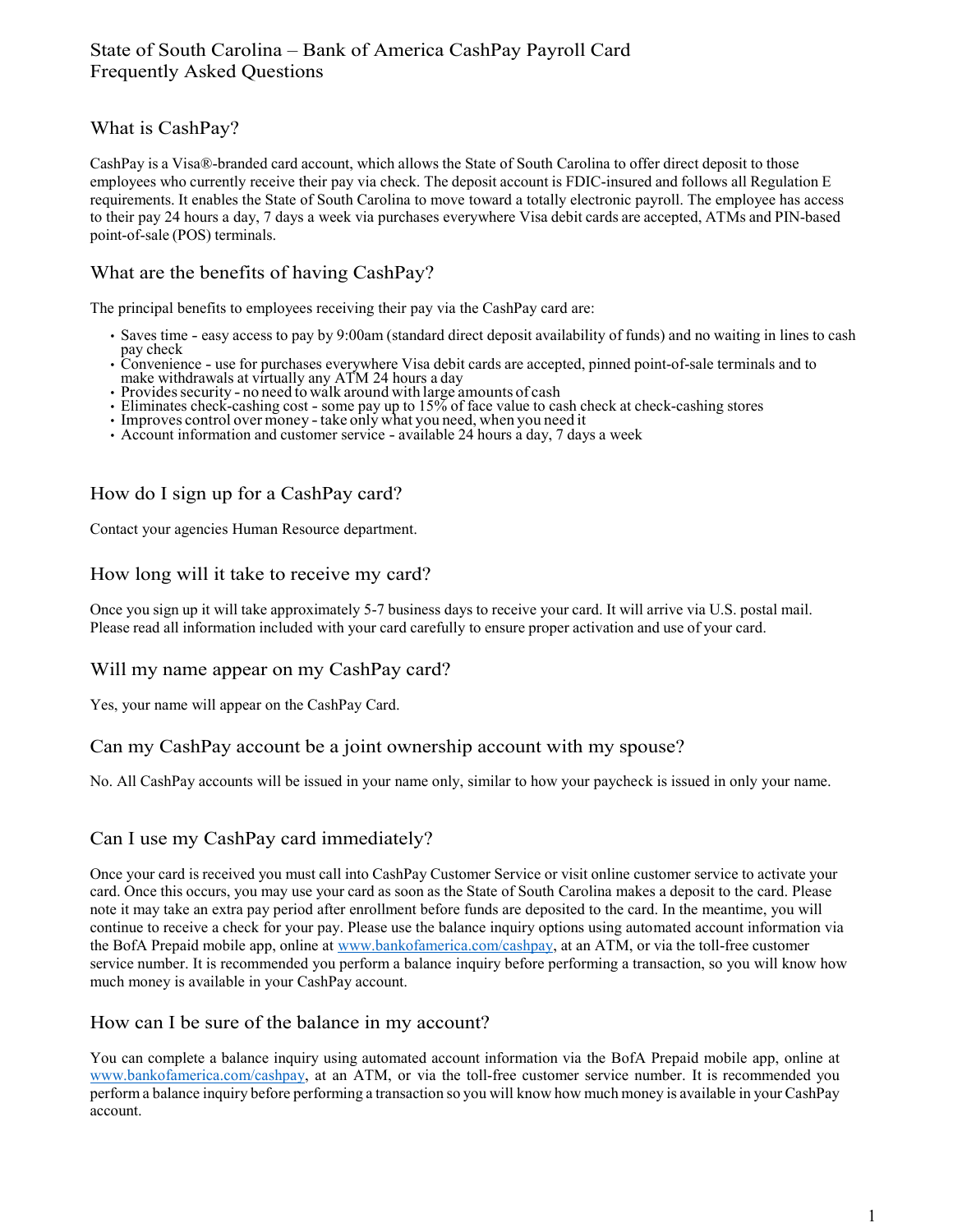## How do I make a Visa purchase using my CashPay card?

You can use your CashPay Visa-branded card everywhere Visa debit cards are accepted. Just press "credit" and you will be asked to sign a receipt for your purchase.

# Can I get cash at a POS terminal?

Many merchants, like grocery and convenience stores and the U.S. post offices, will offer the ability to take up to a certain amount in cash back with a pinned point-of-sale purchase. The amounts could vary by merchant, but usually are \$20, \$50 or \$100.

## Can I transfer funds from my CashPay account to a checking or savings account?

Yes, if you have an originally-issued CashPay Visa card, you may perform an Online Funds Transfer via the CashPay Customer Service website at [www.bankofamerica.com/cashpay](http://www.bankofamerica.com/cashpay) to transfer funds from your CashPay account to a traditional checking or savings account owned by you in the United States. You will need to register a "transfer-to" account prior to performing your first transfer. A minimum value of \$20.00 may be transferred and you may only have up to two different "transfer-to" accounts in your profile. To begin this process you will simply sign on to the CashPay Customer Service website and select the "Transfer funds" link within your online Account Summary page.

## Do I have to take my entire pay on payday?

No. You may use your CashPay card everywhere Visa debit cards are accepted, at pinned point-of-sale (POS) terminals and at ATMs for any portion of your available balance as often as you like. You may withdraw up to \$1,000 from an ATM during any 24-hour period, while you may withdraw any amount of your pay at the teller. Safeguard your money and take only what is needed.

### Is there a daily maximum I can take from my CashPay account at the ATM?

Yes, there is a daily maximum ATM withdrawal limit. You may withdraw up to \$1,000 from an ATM during any 24-hour period. This is to help protect you against ATM cash out fraud. ATM owners determine how much their ATM's will dispense per transaction (up to 40 bills) and you may need to make multiple withdrawals to reach the \$1,000 limit.

### When are transaction fees charged?

Transaction fees are charged as they occur.

### How often can I inquire on the balance at the ATM?

You will have 4 free ATM balance inquiries each month. After that, you will be charged \$0.50 per inquiry. You can always check your balance for free via the BofA Prepaid mobile app, online at www.bankofamerica.com/cashpay, or via the tollfree customer service number

### Who should I call with questions about my CashPay account?

You will be provided the toll-free CashPay Customer Service number when you receive your card. This number is displayed on the back of your card, as well as within your user guide information. You may also obtain account information via online customer service.

# Am I responsible for transactions that I did not make?

The Bank of America "Zero Liability" Policy protects you against fraudulent transactions if your card is lost or stolen (subject to certain conditions). If you lose your card or someone uses your CashPay card without your permission, it is important that you contact CashPay Customer Service as soon as you can to report your card lost or stolen, report any unauthorized transactions and begin the error resolution or dispute process. The account agreement you receive with your card will provide specific instructions on the dispute process and the time frames that apply to the Bank of America "Zero Liability" Policy. In addition, Visa Purchase Security and Visa Zero Liability programs also protect the consumer for unauthorized card use (Visa-brand cards only).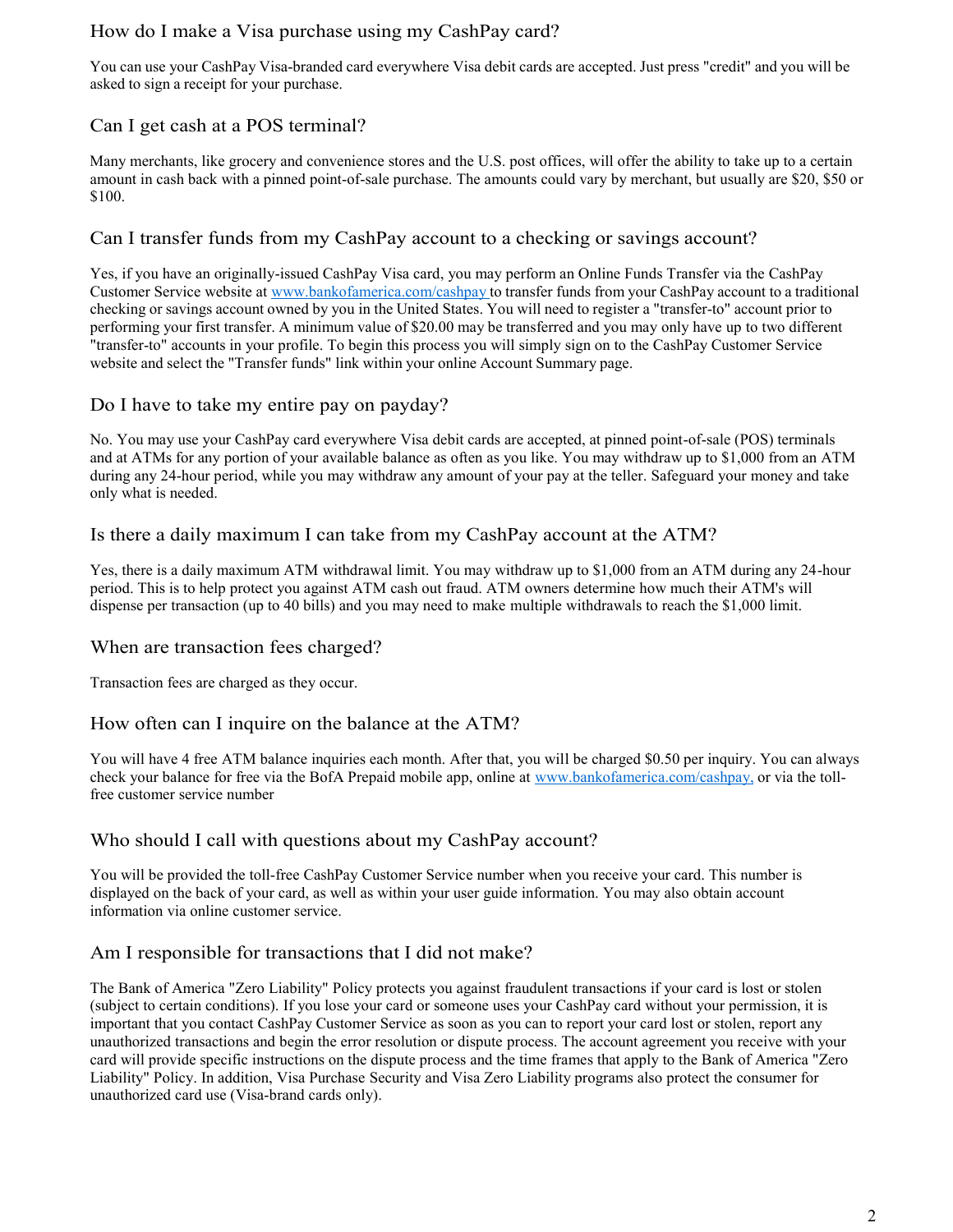## What are CashPay Customer Service hours?

For your convenience automated account information, dedicated Customer Service Representatives and [www.bankofamerica.com/cashpay](http://www.bankofamerica.com/cashpay) are available 24 hours day, 7 days a week.

BofA Prepaid mobile app options include:

- Balance inquiry
- Transaction history
- Suspend and Reactivate cards
- Manage Alerts (Email and SMS)
- ATM locator

[www.bankofamerica.com/cashpay o](http://www.bankofamerica.com/cashpay)ptions include:

- Card activation
- Balance inquiry
- Transaction history
- Manage Alerts (Email and SMS)
- ATM locator
- PIN change
- FAQ

CashPay automated phone account information options include:

- Card activation
- PIN selection and changes
- Check account balance and recent transactions
- Check date/amount of last deposit
- Opt to speak to a Customer Service Representative

CashPay Customer Service representatives can help you with the above options, plus:

- Change of name and address
- Respond to questions about transactions on your account statement
- Reset your PIN
- Process statement requests
- Investigate fraudulent transactions
- Process lost/stolen/damagedcards
- Request an emergency card replacement
- Request an emergency cash transfer
- Close your account

### Who should I contact concerning the amount of pay or amount credited to my account?

Contact your agency's Human Resource department-- Do not call CashPay customer service.

#### Can I use my local banking center for customer service on this account?

No. All CashPay customer service needs must be directed to the toll-free CashPay Customer Service number. Banking centers can assist with standard checking and savings accounts, but not CashPay.

#### How do I get my name or address changed on this account?

All account maintenance activities should be directed to CashPay Customer Service.

#### What time of day can I withdraw or make purchases with my pay?

Your pay will generally be available at the traditional opening of business on the payday, or approximately 9 am. After this time, you can access your pay by making purchases or withdrawing funds at any ATM 24 hours a day.

### What will I receive in my card package?

The following items are in your Card package:

- CashPay card
- Safety tips when using the ATM
- User guide information
- Deposit Agreement, Schedule of Fees and Privacy Notice